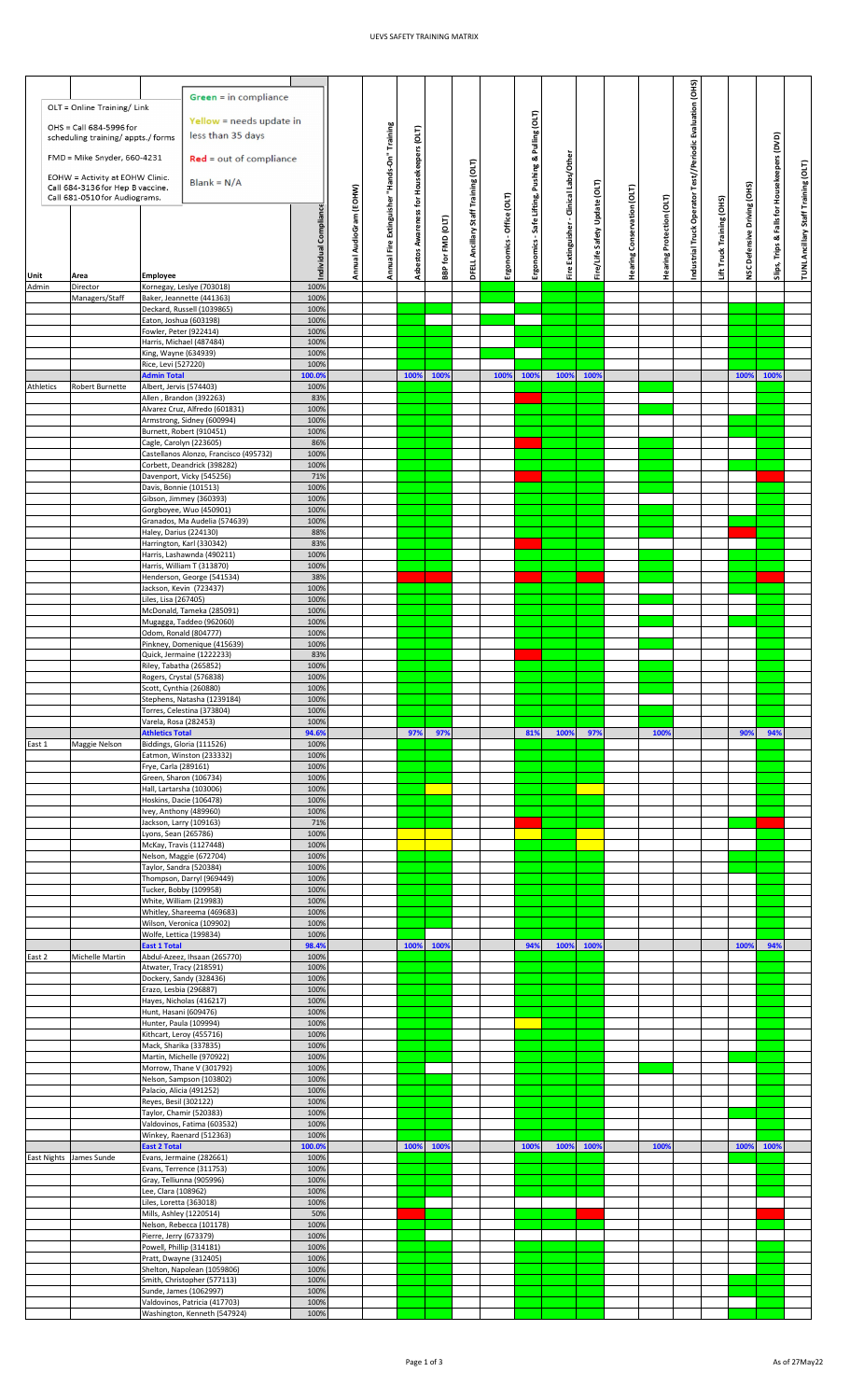## UEVS SAFETY TRAINING MATRIX

|            |                       | <b>East Nights Total</b>                                     | 96.7%         |      |      | 93%  | 100% |  | 100% | 100% | 92%  |      |      |      |      | 100% | 92%  |  |
|------------|-----------------------|--------------------------------------------------------------|---------------|------|------|------|------|--|------|------|------|------|------|------|------|------|------|--|
| Events     | (blank)               | Alford, Johnny (1036809)                                     | 100%          |      |      |      |      |  |      |      |      |      |      |      |      |      |      |  |
|            |                       | Anderson, Sandy (1220413)<br>Baines, Taniesha (819498)       | 100%<br>100%  |      |      |      |      |  |      |      |      |      |      |      |      |      |      |  |
|            |                       | Bell, Johnnie (360644)                                       | 100%          |      |      |      |      |  |      |      |      |      |      |      |      |      |      |  |
|            |                       | Bracey, Jermaine (225575)                                    | 100%          |      |      |      |      |  |      |      |      |      |      |      |      |      |      |  |
|            |                       | Bracey Jr, Albert (600193)                                   | 100%          |      |      |      |      |  |      |      |      |      |      |      |      |      |      |  |
|            |                       | Clemons, Latoya (1178482)<br>Dantzler, Oscar (188732)        | 100%<br>100%  |      |      |      |      |  |      |      |      |      |      |      |      |      |      |  |
|            |                       | Del Cid, Maria (632823)                                      | 100%          |      |      |      |      |  |      |      |      |      |      |      |      |      |      |  |
|            |                       | Fogg, Donald (104509)                                        | 100%          |      |      |      |      |  |      |      |      |      |      |      |      |      |      |  |
|            |                       | Gentry, Laurren (1227920)<br>Gutierrez, Marisol (383687)     | 100%<br>100%  |      |      |      |      |  |      |      |      |      |      |      |      |      |      |  |
|            |                       | Harris, Victor (210222)                                      | 100%          |      |      |      |      |  |      |      |      |      |      |      |      |      |      |  |
|            |                       | Haughton, Dawn (109070)                                      | 100%          |      |      |      |      |  |      |      |      |      |      |      |      |      |      |  |
|            |                       | Higgins, Bruce (666564)<br>Hopkins, DeKeita (910782)         | 100%<br>100%  |      |      |      |      |  |      |      |      |      |      |      |      |      |      |  |
|            |                       | Jones, Keith (334860)                                        | 100%          |      |      |      |      |  |      |      |      |      |      |      |      |      |      |  |
|            |                       | Jones, Robert (470427)                                       | 67%           |      |      |      |      |  |      |      |      |      |      |      |      |      |      |  |
|            |                       | Jones, Stephanie (413025)<br>Jordan, Beverly (493412)        | 100%<br>100%  |      |      |      |      |  |      |      |      |      |      |      |      |      |      |  |
|            |                       | Kham, Khun (438630)                                          | 100%          |      |      |      |      |  |      |      |      |      |      |      |      |      |      |  |
|            |                       | Langley, Noah (381627)                                       | 50%           |      |      |      |      |  |      |      |      |      |      |      |      |      |      |  |
|            |                       | Leblanc, Henry (885514)<br>Lewis, Kenneth (107966)           | 100%<br>100%  |      |      |      |      |  |      |      |      |      |      |      |      |      |      |  |
|            |                       | Little, Jacqueline (486717)                                  | 100%          |      |      |      |      |  |      |      |      |      |      |      |      |      |      |  |
|            |                       | Malone, David (255127)                                       | 100%          |      |      |      |      |  |      |      |      |      |      |      |      |      |      |  |
|            |                       | Matthews, Vincent (106629)                                   | 100%<br>100%  |      |      |      |      |  |      |      |      |      |      |      |      |      |      |  |
|            |                       | Nelson, Albert (352966)<br>Rainey, Shelia (364912)           | 100%          |      |      |      |      |  |      |      |      |      |      |      |      |      |      |  |
|            |                       | Royal, Jatako (669598)                                       | 100%          |      |      |      |      |  |      |      |      |      |      |      |      |      |      |  |
|            |                       | Sanders, Erica (397564)                                      | 100%          |      |      |      |      |  |      |      |      |      |      |      |      |      |      |  |
|            |                       | Shackleford, Geraldine (702010)<br>Silmon, Shaniqua (820329) | 100%<br>100%  |      |      |      |      |  |      |      |      |      |      |      |      |      |      |  |
|            |                       | Strub, Ethan (1231782)                                       | 100%          |      |      |      |      |  |      |      |      |      |      |      |      |      |      |  |
|            |                       | Whitted, Daniel (1021884)                                    | 100%          |      |      |      |      |  |      |      |      |      |      |      |      |      |      |  |
|            |                       | Williams, Stephanie (719194)<br><b>Events Total</b>          | 100%<br>97.7% |      |      | 94%  | 97%  |  | 100% | 100% | 94%  |      |      |      |      | 100% | 100% |  |
| Recycles   | <b>Bernard Harris</b> | Dunkins, Dorothy (147798)                                    | 100%          |      |      |      |      |  |      |      |      |      |      |      |      |      |      |  |
|            |                       | Hall, Sarah (219964)                                         | 100%          |      |      |      |      |  |      |      |      |      |      |      |      |      |      |  |
|            |                       | Royster, Mary (235683)<br>Taylor, Darren (998864)            | 100%<br>67%   |      |      |      |      |  |      |      |      |      |      |      |      |      |      |  |
|            |                       | <b>Recycles Total</b>                                        | 91.7%         |      | 100% |      | 1009 |  | 100% |      | 100% |      |      | 75%  | 75%  | 1009 |      |  |
| Sanitation | <b>Bernard Harris</b> | Dunkins, Larry (294865)                                      | 100%          |      |      |      |      |  |      |      |      |      |      |      |      |      |      |  |
|            |                       | Grier, Denise (974037)                                       | 100%          |      |      |      |      |  |      |      |      |      |      |      |      |      |      |  |
|            |                       | Harris, Bernard (902113)<br>Martin, Cephus (732299)          | 100%<br>100%  |      |      |      |      |  |      |      |      |      |      |      |      |      |      |  |
|            |                       | McClure, Shawn (1130936)                                     | 100%          |      |      |      |      |  |      |      |      |      |      |      |      |      |      |  |
|            |                       | Moore, Bryan (316082)                                        | 100%          |      |      |      |      |  |      |      |      |      |      |      |      |      |      |  |
|            |                       | Ulloa Diaz, Antonio (958677)<br>Wright, Christopher (995555) | 100%<br>100%  |      |      |      |      |  |      |      |      |      |      |      |      |      |      |  |
|            |                       | <b>Sanitation Total</b>                                      | 100.0%        | 1009 | 100% |      | 100% |  | 100% | 100% | 100% | 100% | 100% | 100% | 100% | 100% |      |  |
| West 1     | Robin Jones           | Aduloju, Michael (1178876)                                   | 100%          |      |      |      |      |  |      |      |      |      |      |      |      |      |      |  |
|            |                       | Alston, Bernice (104587)<br>Brodie Lyon, Jacqueline (357781) | 100%<br>100%  |      |      |      |      |  |      |      |      |      |      |      |      |      |      |  |
|            |                       | Doles, Ezara (215736)                                        |               |      |      |      |      |  |      |      |      |      |      |      |      |      |      |  |
|            |                       |                                                              |               |      |      |      |      |  |      |      |      |      |      |      |      |      |      |  |
|            |                       | Doles, Mallissa (345202)                                     | 100%<br>100%  |      |      |      |      |  |      |      |      |      |      |      |      |      |      |  |
|            |                       | Downey, Timothy (942470)                                     | 88%           |      |      |      |      |  |      |      |      |      |      |      |      |      |      |  |
|            |                       | Hargrove, Angela (216388)                                    | 100%          |      |      |      |      |  |      |      |      |      |      |      |      |      |      |  |
|            |                       | Hudson, Donna (373213)<br>Jackson, Donald (225859)           | 100%<br>100%  |      |      |      |      |  |      |      |      |      |      |      |      |      |      |  |
|            |                       | Jeffries, Derrick (376652)                                   | 100%          |      |      |      |      |  |      |      |      |      |      |      |      |      |      |  |
|            |                       | Jones, Robin (265120)                                        | 100%          |      |      |      |      |  |      |      |      |      |      |      |      |      |      |  |
|            |                       | Khan, Mohammad (891670)<br>Lee, Lovely (721566)              | 100%<br>100%  |      |      |      |      |  |      |      |      |      |      |      |      |      |      |  |
|            |                       | Logan, James (525736)                                        | 100%          |      |      |      |      |  |      |      |      |      |      |      |      |      |      |  |
|            |                       | Long, Adrian (183026)                                        | 100%          |      |      |      |      |  |      |      |      |      |      |      |      |      |      |  |
|            |                       | Marrow, Jesse (345094)<br>Martinez, Maria (442840)           | 100%<br>100%  |      |      |      |      |  |      |      |      |      |      |      |      |      |      |  |
|            |                       | Matamoro, Kevin K (301305)                                   | 100%          |      |      |      |      |  |      |      |      |      |      |      |      |      |      |  |
|            |                       | McLeod, Teresa (221935)                                      | 100%          |      |      |      |      |  |      |      |      |      |      |      |      |      |      |  |
|            |                       | Meadows, Sandy (131057)<br>Reid-Pickett, Adriane (97946)     | 100%<br>100%  |      |      |      |      |  |      |      |      |      |      |      |      |      |      |  |
|            |                       | Taylor, Michelle (344236)                                    | 83%           |      |      |      |      |  |      |      |      |      |      |      |      |      |      |  |
|            |                       | Turner, Lewis (1003446)                                      | 100%          |      |      |      |      |  |      |      |      |      |      |      |      |      |      |  |
|            |                       | Valdovinos Robles, Laura (414518)                            | 100%<br>100%  |      |      |      |      |  |      |      |      |      |      |      |      |      |      |  |
|            |                       | White, James (1036961)<br>Williams, Monika (199719)          | 100%          |      |      |      |      |  |      |      |      |      |      |      |      |      |      |  |
|            |                       | <b>West 1 Total</b>                                          | 98.9%         |      |      | 100% | 100% |  | 100% | 100% | 100% |      | 100% |      |      | 75%  | 96%  |  |
| West 2     | LaShawnda Harris      | Barnhill, Felicia (109117)                                   | 100%<br>100%  |      |      |      |      |  |      |      |      |      |      |      |      |      |      |  |
|            |                       | Brogdon, James (447464)<br>Brown, Sherrita (188719)          | 100%          |      |      |      |      |  |      |      |      |      |      |      |      |      |      |  |
|            |                       | Conyers, Charlie (105273)                                    | 100%          |      |      |      |      |  |      |      |      |      |      |      |      |      |      |  |
|            |                       | Cradle, Quianna (254634)                                     | 100%          |      |      |      |      |  |      |      |      |      |      |      |      |      |      |  |
|            |                       | Hall, Kawanda (455423)<br>Harris, Brenda (297748)            | 100%<br>100%  |      |      |      |      |  |      |      |      |      |      |      |      |      |      |  |
|            |                       | Henderson, Chenese (632185)                                  | 100%          |      |      |      |      |  |      |      |      |      |      |      |      |      |      |  |
|            |                       | Jackson, Ta'Shara (525547)                                   | 100%          |      |      |      |      |  |      |      |      |      |      |      |      |      |      |  |
|            |                       | Martin, Santonio (416101)<br>McCrae, Shelia (103771)         | 100%<br>100%  |      |      |      |      |  |      |      |      |      |      |      |      |      |      |  |
|            |                       | Owens, Arrid (339056)                                        | 17%           |      |      |      |      |  |      |      |      |      |      |      |      |      |      |  |
|            |                       | Padmore, Gregory (439024)                                    | 100%          |      |      |      |      |  |      |      |      |      |      |      |      |      |      |  |
|            |                       | Smith, Bobby (600024)<br>Snipes, Delvona (275513)            | 20%<br>50%    |      |      |      |      |  |      |      |      |      |      |      |      |      |      |  |
|            |                       | Taborn, Corcelia (489003)                                    | 100%          |      |      |      |      |  |      |      |      |      |      |      |      |      |      |  |
|            |                       | Walker, John (969268)                                        | 100%          |      |      |      |      |  |      |      |      |      |      |      |      |      |      |  |
|            |                       | Watson, Georgianna (109862)                                  | 100%          |      |      |      |      |  |      |      |      |      |      |      |      |      |      |  |
|            |                       | Webb, Hattie (260750)<br><b>West 2 Total</b>                 | 100%<br>88.8% |      |      | 84%  | 89%  |  | 89%  | 1009 | 84%  |      | 100% |      |      |      | 89%  |  |
|            | Dekeita Hopkins       | Blu, Angel (1061602)                                         | 100%          |      |      |      |      |  |      |      |      |      |      |      |      |      |      |  |
|            | Pamela Bell-Jones     | Beeks, Butch (378666)                                        | 100%          |      |      |      |      |  |      |      |      |      |      |      |      |      |      |  |
|            |                       | Bell-Jones, Pamela (334096)<br>Blu, Nay (1037881)            | 67%<br>100%   |      |      |      |      |  |      |      |      |      |      |      |      |      |      |  |
|            |                       | Borland, Carlos (109203)                                     | 67%           |      |      |      |      |  |      |      |      |      |      |      |      |      |      |  |
| West 3     |                       | Brandon, Kiara (903694)                                      | 100%          |      |      |      |      |  |      |      |      |      |      |      |      |      |      |  |
|            |                       | Bright, Curtis (101703)<br>Bright, Rashawn (271293)          | 100%<br>83%   |      |      |      |      |  |      |      |      |      |      |      |      |      |      |  |
|            |                       | Brown, William (569897)                                      | 100%          |      |      |      |      |  |      |      |      |      |      |      |      |      |      |  |
|            |                       | Burnette, Barry (486833)<br>Garner, Vernon (338294)          | 100%<br>100%  |      |      |      |      |  |      |      |      |      |      |      |      |      |      |  |